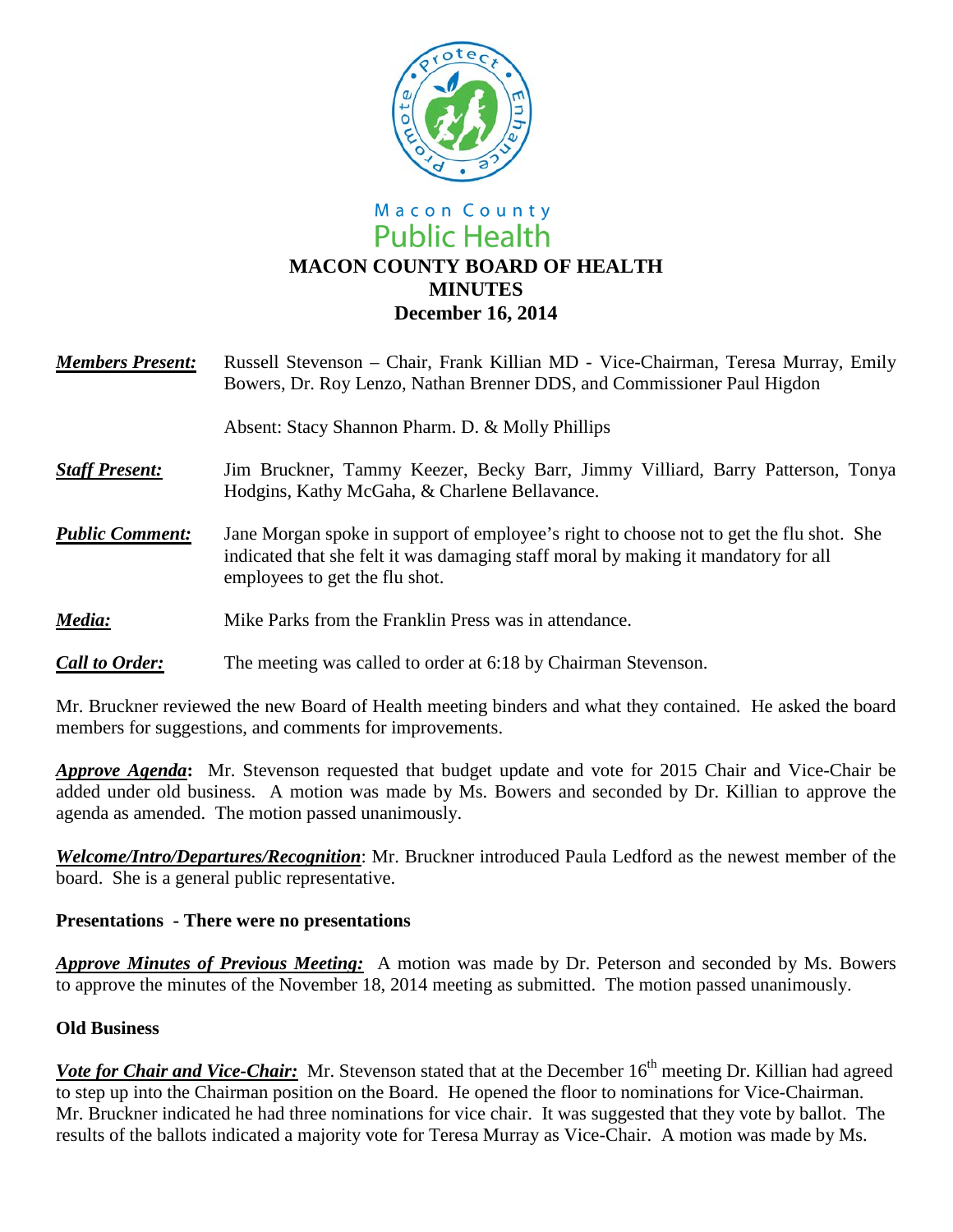Bowers and seconded by Ms. Phillips to accept the nominations for Teresa Murray as Vice-Chair and Dr. Killian as Chair. The motion passed unanimously.

*Employee Required Vaccination Update:* Mr. Bruckner indicated that at the October meeting the board had discussed adding the flu vaccine to the list of mandatory vaccines required in the employee immunization policy. Mr. Bruckner referred the board members to two handouts in their packets. The first handout provided the CDC recommendations for the flu vaccine, data relative to deaths and outbreaks, and why the agency feels it is important for all employees to be vaccinated. The second handout gave a list of all of the local hospitals, EMS facilities, nursing programs, etc. that require their employees or students to have certain vaccines. Mr. Bruckner referred the Board to the updated Agent Vaccination Policy that now includes the guidelines for those who have medical or religious exemptions. He referred them to the attachment that indicates when employees are required to wear a mask. Copies of this policy and the requirements for masks are attached. Mr. Stevenson asked what percent of employees have received the flu vaccine. Mr. Bruckner indicated that we have two employees that have asked to receive the flu mist and as soon as they receive it, we will be at 100% compliance. Commissioner Higdon indicated his concern is in respect to those employees who were hired and this was not a condition of employment when they were hired. However, he said he understood requiring it for newly hired employees. Mr. Bruckner indicated he had discussed implementation of this policy with the county attorney, the attorney with the State Division of Public Health and two attorneys with the UNC School of Government. He also said that he had spoken with several agencies who had implemented mandatory flu vaccination policies and none of those agencies had received any pushback from staff once it became mandatory. Mr. Stevenson indicated there had been discussion at two prior meetings that in the event of an outbreak the public has to have confidence in the fact that public health will be prepared for such an incident. Dr. Killian mentioned that he is a member of Asheville Eye and they require a mandatory flu shot. Dr. Brenner stated that he hears a lot of individuals say that because they got the flu shot last year and got the flu they weren't going to get it again. Mr. Bruckner indicated that unfortunately most people are not aware that they have been exposed to the flu when they get the shot. The flu shot does not cause the flu but if they already had the flu when they got the shot they may still come down with it.

Dr. Lenzo indicated his feeling was that individuals do not take seriously what the flu can do. He indicated that in his opinion public health's first job is to do no harm. The community has to have faith that the people who are caring for them and providing proper vaccines have been vaccinated themselves.

County Manager, Derek Roland, asked what we consider the Health Center. Mr. Bruckner indicated that this includes all areas occupied by health department staff including Environmental Health, but not code enforcement or DSS. Mr. Bruckner indicated that we have had a mandatory vaccination program in effect for many years and we have had 100% compliance. He also said, that we had never received a request for medical or religious exemption for other vaccinations.

Ms. Bowers noted that all of the employees at Highlands/Cashiers Hospital, even those who are support staff, are required to have a flu shot. This is modeled after the Mission Health System policy. She said they gave their staff a year to comply and that those who have not had the flu shot are required to wear a mask.

Mr. Roland asked if Code Enforcement was part of the Health Department. Mr. Bruckner indicated that they were not and they were not required to comply with our policy. That requirement would have to come from the Commissioners and the County Manager. Mr. Stevenson indicated that it was the Board's feeling that they needed to be in the forefront in the community and our agency employees need to be proactive.

*Molar Roller Renovation Update*: Mr. Villiard indicated that the molar roller will be picked up tomorrow. The employees packed up the equipment and the IT department removed the computers. We are hoping for a two week completion time frame. In the meantime, our child dental staff will be working in the extra adult dental operatory and doing some Baby oral health. Mr. Stevenson asked how many people we serve. Mr. Villiard indicated that they average about 250 to 300 visits each month. The unit travels to every school every other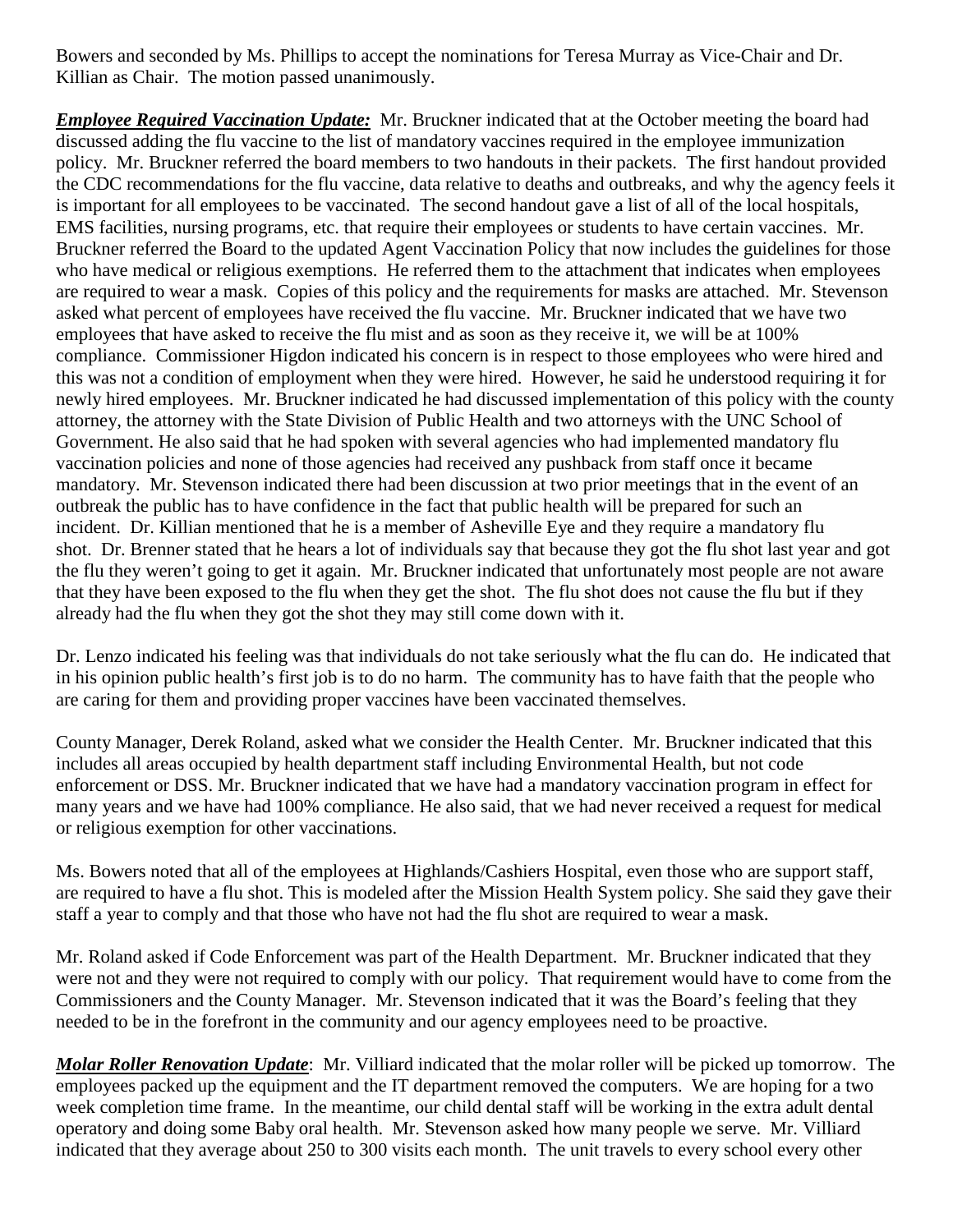year and during the summer months they provide services at Macon Program for Progress. Mr. Villiard thanked our maintenance staff and IT department for their hard work in getting the unit ready for transport.

*Policy Review - Policy and Procedure Development, Quality Program, 24/7 Public Health Response, and the Hours of Operation:* Mr. Bruckner reminded the members that at the November meeting they were asked to take home these four policies for review so they would be able to contribute to discussion. Ms. McGaha noted that the changes to the policies were minimal and unless there were any questions they will be documented accordingly. There were no questions.

Mr. Bruckner noted that the Hours of Operation were the same as the other county departments with few exceptions based on needs of the community and service delivered. The Dental programs work four 10-hour days because that is the standard in the industry. We do flex Environmental Health staff seasonally due to day light savings time. Both Mr. Villiard and Mr. Patterson monitor the schedules for these flex hours. We also have outside events like the fair, health education events, rabies clinics, Ladies Night Out that we allow staff to flex their time in order to have coverage for these events. Mr. Stevenson also noted that for the Environmental Health staff that have site visits they need to flex their hours to get the inspections done and are not necessarily here at 8:00 or until 5:00.

*Meth Labs Update*: Mr. Patterson gave an update regarding the status of meth lab clean-up in the community. Mr. Stevenson asked what happens to the property when it is seized. The first thing they do is locate the property owner and notify them of the seizure and advise them that they cannot reoccupy that property until it has been cleaned up. Mr. Stevenson asked about who can clean these labs up. Mr. Patterson said that unfortunately, it is the owner's responsibility to clean it up and some have not so we continue to monitor those properties. As far as transfer of the property, we have no authority to post a sign and no way to notify anyone stating that the property was used for making meth. As far as disclosure, the property owner could put it up for sale with no disclosure of the prior use. Because it is private property there is no way to force the owner to clean it up. However, we are responsible for signing off on the actual cleanup efforts prior to start and after completion of the process.

Mr. Stevenson asked what the status was of the wells that were affected by the landfill plume. Mr. Patterson stated that we are working with Chris Stahl from the landfill and are in the process of properly abandoning these wells. Mr. Stevenson encouraged Commissioner Higdon to help with this in any way possible. Commissioner Higdon said he had been in touch with Chris Stahl.

*Physician Extender and Lab Director Position Update*: Ms. Keezer reported that they had received applications for the position but they were concerned about the salary that was being offered. We have used newspaper ads and other websites for posting the position. We have also been in touch with Locum Tenum agencies to try to find a contract employee. Most of the conversation that we have had with physician extenders in the community is that our salary is not enough. Ms. Keezer noted that the information included in the handout in their packets included salaries of what other counties are paying for their physician extenders. She and Mr. Bruckner met with County Manager, Derek Roland, and they were able to agree to raise the salary. They have reposted the position at this higher salary and will hopefully receive some qualified applicants. Mr. Bruckner indicated that he does have one physician in the community that is interested in doing some part time work for us and he will be contacting him. Dr. Peterson asked if there were any nurse practitioners in the community that would be willing to do some part time work. Mr. Bruckner indicated that of the ones he has spoken with all already have full-time jobs.

Ms. Keezer noted that our Lab Director, Debbie Reeves, had retired and the position has been posted. We have received several applications but unfortunately they have not been qualified. Mr. Villiard noted that we have entered into a contract with the State Lab where we are now under their CLIA certificate which allows us to continue to provide lab services.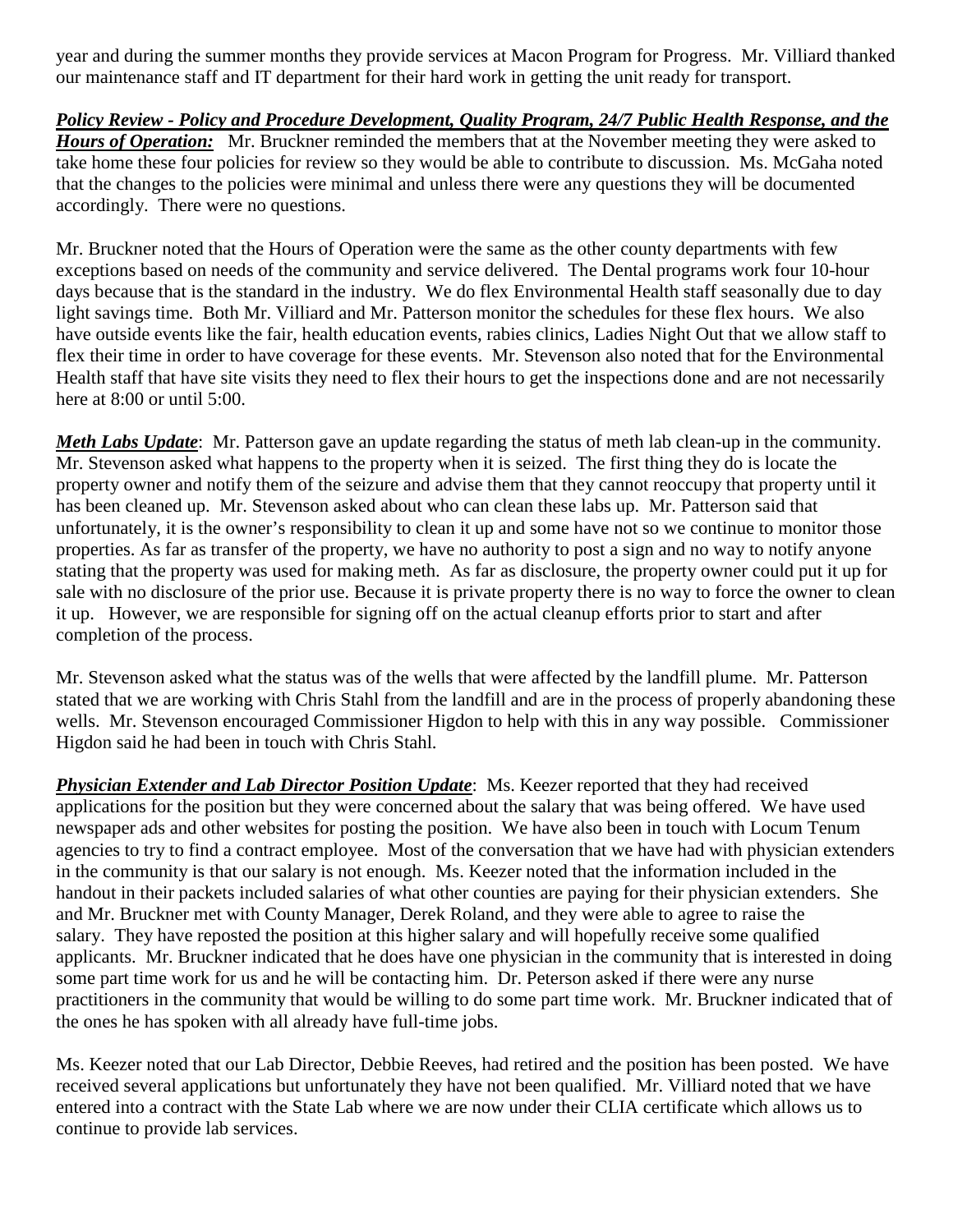*Budget Update:*Ms. Hodgins referred the board to the handout in their packets of the current revenue and expenditures. A copy of her report is attached to these minutes. In response to the board's requests she will be reporting on a quarterly basis from now on.

## **New Business**

*Approval of Fee Changes*: Ms. Hodgins indicated that there were some fees that needed to be changed due to increases from the vendor. She referred the board members to the handouts in their packets and noted that the changes had been highlighted. A motion was made by Dr. Peterson and seconded by Ms. Bowers to approve the increased fees as recommended by Ms. Hodgins. The motion passed unanimously.

*Bad Debt Write-Off:* Ms. Hodgins indicated that the amount of the bad debt write off has decreased since we have begun using the collection agency. A motion was made by Dr. Peterson and seconded by Dr. Killian to approve the bad debt write off amount of \$4,404.52. The motion passed unanimously.

*Approval of 2015 Board Meeting Dates:* Mr. Stevenson asked if any of the members had any changes to the proposed calendar. A motion was made by Ms. Bowers and seconded by Dr. Peterson to approve the calendar as presented. The motion passed unanimously.

*NC Resolution to Increase Cigarette Tax:* Ms. Barr submitted a resolution from the NC Alliance for Health to raise the state's tobacco tax by \$1.00 per pack. Ms. Barr shared several of the expected health benefits that a tobacco tax increase could provide; including an estimated 15.5% decrease in youth smoking rates and the prevention of up to 62,700 NC children becoming adult smokers. The resolution is also supported by the Campaign for Tobacco Free Kids. Dr. Lenzo asked how we would rank among the other states in which tobacco was a sizable cash crop if the tax were increased. Ms. Barr shared that NC currently has the  $45<sup>th</sup>$ lowest tax in the nation and that the \$1.00 increase would bring us up to about average overall, but probably higher than average among the larger tobacco-growing states. Commissioner Higdon asked what the revenue would be. Ms. Barr said that according to sources provided with the resolution, the estimated generation of new revenues would be 351 million in the first year. The resolution gave specifics as to how the increased revenue would be allocated in the future. A motion was made by Ms. Bowers and seconded by Dr. Killian to support the resolution to increase the sales tax. The motion passed with six in favor. Commissioner Higdon was opposed.

*Review of Health Director's Evaluation*:Mr. Stevenson indicated that he, Dr. Killian and Ms. Murray met with Mr. Bruckner prior to this meeting to conduct his annual evaluation. Mr. Stevenson noted that the department had received numerous awards as well as individual awards under Mr. Bruckner's leadership.

**Board Training and Information:** Ms. Bellavance reminded those who hadn't brought their notebooks to remember them for the next meeting.

**Announcements:** Mr. Stevenson asked the board members for suggestions for items they would like to discuss at future meetings. Dr. Lenzo suggested that he would like an update on any infectious diseases that are in current news.

### **Next Meeting Date:** January 27, 2014

**Adjourn –** A motion to adjourn at 7:00 was made by Dr. Peterson and seconded by Ms. Bowers. The motion passed unanimously.

Respectfully submitted,